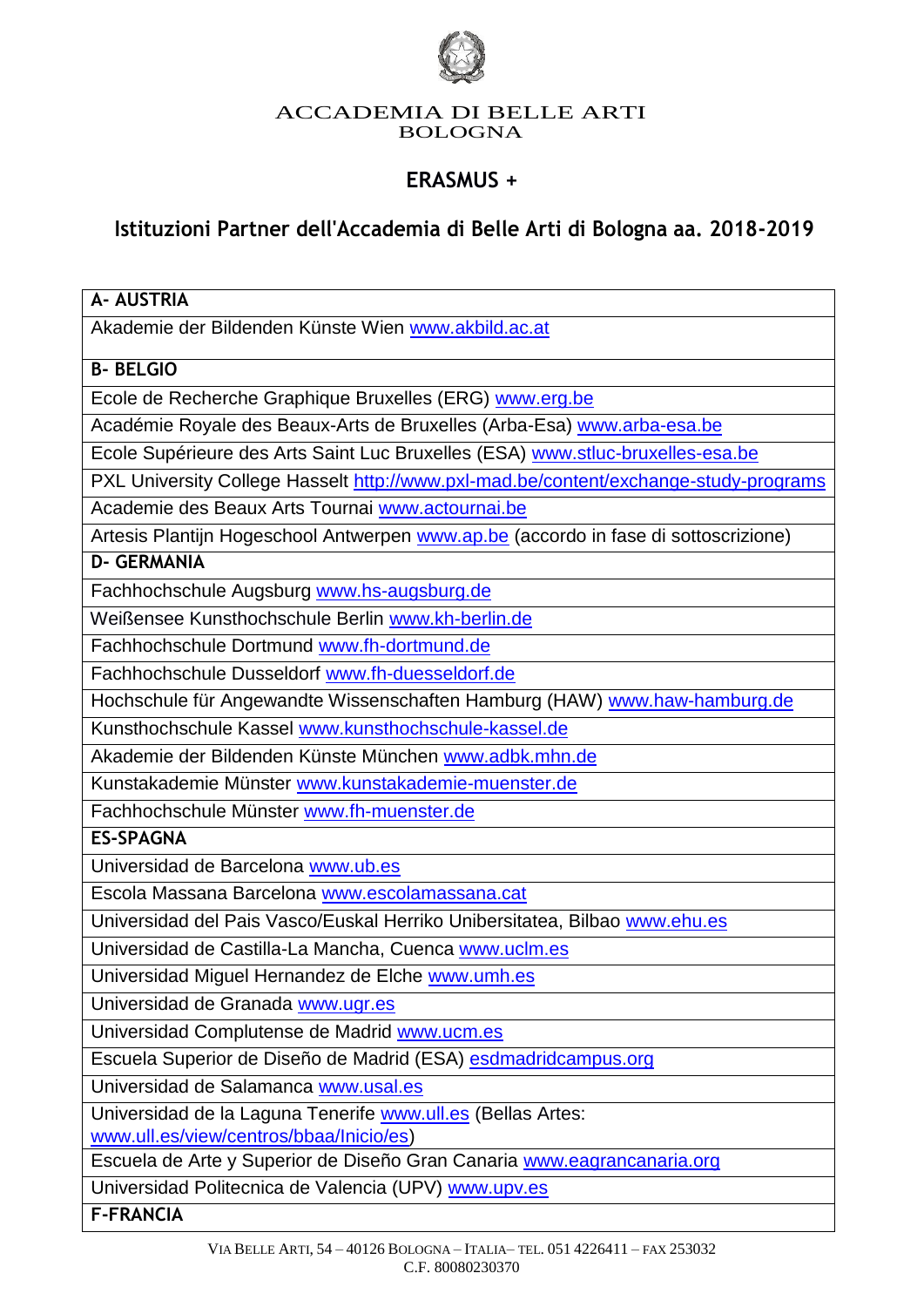

#### ACCADEMIA DI BELLE ARTI BOLOGNA

Ecole Européenne Supérieure de l'Image (EESI), Angoulême [www.eesi.eu](http://www.eesi.eu/)

Ecole Supérieure d'Art e& Médias de Caen/Chebourg (ésam) [www.esam-c2.fr](http://www.esam-c2.fr/)

Ecole Européenne Supérieure d'Art et de Design Marseille-Mediterranée; Marseille (ESADMM) [www.esadmm.fr](http://www.esadmm.fr/)

Université Paris 8 Vincennes-Saint Denis, Paris [www.univ-paris8.fr](http://www.univ-paris8.fr/)

École Nationale Supérieure des Arts Décoratifs (ENSAD), Paris [www.ensad.fr](http://www.ensad.fr/)

Ecole d'Art et Design de Saint-Etienne (ESADSE) [www.esadse.fr](http://www.esadse.fr/)

Haute Ecole des Arts du Rhin (HEAR), Strasbourg [www.esad-stg.org](http://www.esad-stg.org/)

Villa Arson Ecole nationale supérieure d'art, Nice [www.villa-arson.org](http://www.villa-arson.org/)

**GR-GRECIA**

Athens School of Fine Art, [www.asfa.gr](http://www.asfa.gr/)

University of Ioannina [www.uoi.gr](http://www.uoi.gr/) (accordo in fase di sottoscrizione)

## **IRL-IRLANDA**

National College of Art and Design, Dublin [www.ncad.ie](http://www.ncad.ie/)

#### **LT-LITUANIA**

Vilniaus dailes Akademija /Vilnius Academy of Fine Arts [www.vda.lt](http://www.vda.lt/)

#### **LV-LETTONIA**

Art Academy of Latvia - Riga [www.lma.lv](http://www.lma.lv/)

#### **N-NORVEGIA**

Kunsthögskolen i Bergen (KHIB)/ Bergen Academy of Art and Design [www.khib.no](http://www.khib.no/)

#### **NL-OLANDA**

Willem de Kooning Academy (WdKA), Rotterdam [www.wdka.nl](http://www.wdka.nl/)

ArtEZ Hogeschool voor de Kunsten, Enschede [www.artez.nl](http://www.artez.nl/)

#### **P-PORTOGALLO**

Universidade de Lisboa [www.ul.pt](http://www.ul.pt/)

Universidade do Porto [www.up.pt](http://www.up.pt/)

Universidade da Beira Interior [www.ubi.pt](http://www.ubi.pt/)

#### **PL-POLONIA**

Akademia Sztuk Pieknych in Warszawie/Academy of Fine Arts in Warsaw [www.asp.waw.pl](http://www.asp.waw.pl/)

#### **RO-ROMANIA**

Romania Universitatea Nationala de Arte Bucuresti [www.unarte.ro](http://www.unarte.ro/)

**SE-SVEZIA**

Konstfack Stockolm [www.konstfack.se](http://www.konstfack.se/)

#### **SK-SLOVACCHIA**

Academy of Fine Arts and Design Bratislava [www.vsvu.sk/en](http://www.vsvu.sk/en)

## **SL-SLOVENIA**

University of Ljubljana, Academy of Fine Arts and Design [www.aluo.uni-lj.si/eng/](http://www.aluo.uni-lj.si/eng/)

Faculty of Design, Ljubljana [www.vsd.si/english/](http://www.vsd.si/english/)

**TR-TURCHIA**